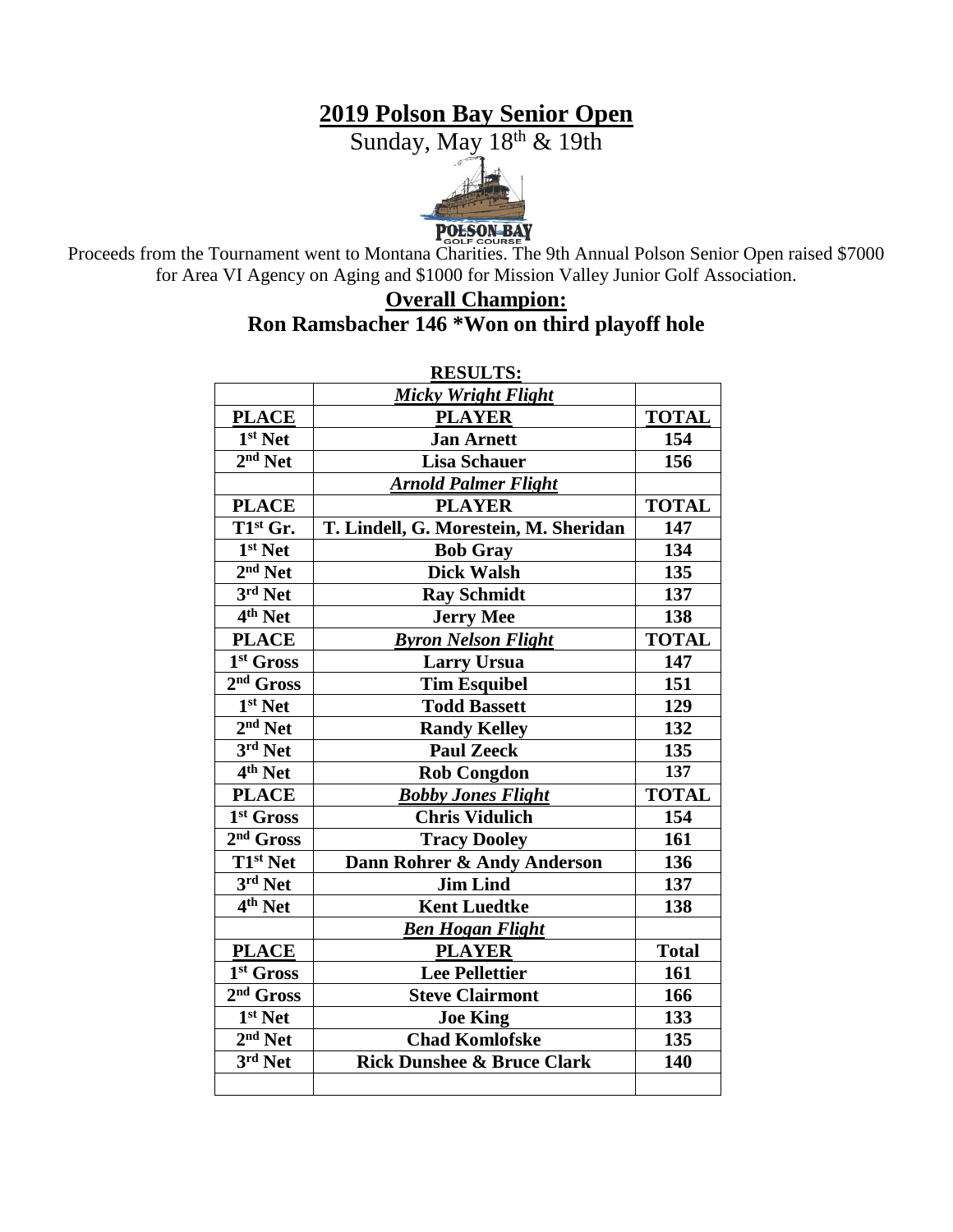|  |  | Jack Nicklaus Flight |  |
|--|--|----------------------|--|
|--|--|----------------------|--|

| <b>PLACE</b> | <b>PLAYER</b>        | <b>TOTAL</b> |
|--------------|----------------------|--------------|
| 1st Gross    | <b>Bill Owen</b>     | 166          |
| $2nd$ Gross  | <b>Mark Hubbard</b>  | 172          |
| $1st$ Net    | <b>Brian Cripe</b>   | 134          |
| $2nd$ Net    | <b>Gary Rodman</b>   | 143          |
| $3rd$ Net    | <b>Randy Johnson</b> | 146          |
| $4th$ Net    | <b>Guy Benkelman</b> | 147          |

### *Sam Snead Flight*

| <b>PLACE</b>          | <b>PLAYER</b>                          | <b>TOTAL</b> |
|-----------------------|----------------------------------------|--------------|
| 1 <sup>st</sup> Gross | <b>Jerry Fisher</b>                    | 153          |
| $2nd$ Gross           | <b>Dave Cottington</b>                 | 155          |
| $T1st$ Net            | Zander Blewett, Tom Kragh, Lonnie Rand | 143          |
| 4 <sup>th</sup> Net   | <b>Jim Schaible</b>                    | 145          |

## *Jimmy Demaret Flight*

| <b>PLACE</b>          | <b>PLAYER</b>              | <b>TOTAL</b> |
|-----------------------|----------------------------|--------------|
| 1 <sup>st</sup> Gross | <b>Ron Chase</b>           | 165          |
| $2nd$ Gross           | <b>Russ Pilcher</b>        | 167          |
| $1st$ Net             | <b>Mike Shoquist</b>       | 140          |
| $2nd$ Net             | <b>Barry Newmack</b>       | 142          |
| 3rd Net               | <b>Dennie Davis</b>        | 143          |
| 4 <sup>th</sup> Net   | <b>Steve Schieflebein</b>  | 144          |
|                       | <b>Harry Vardon Flight</b> |              |

#### **PLACE PLAYER TOTAL** 1<sup>st</sup> Gross **start Terry Bergren 165**<br> **Jack Molloy 173** 2<sup>nd</sup> Gross  $\overline{\text{Jack Molloy}}$ 1st Net **start <b>138 138** 2<sup>nd</sup> Net **nd Net Net Net Net Net 140** 3<sup>rd</sup> Net<br>T4<sup>th</sup> Net *Rurt Cannon* **148 Tamie Boettcher & Ted Hodges** 154